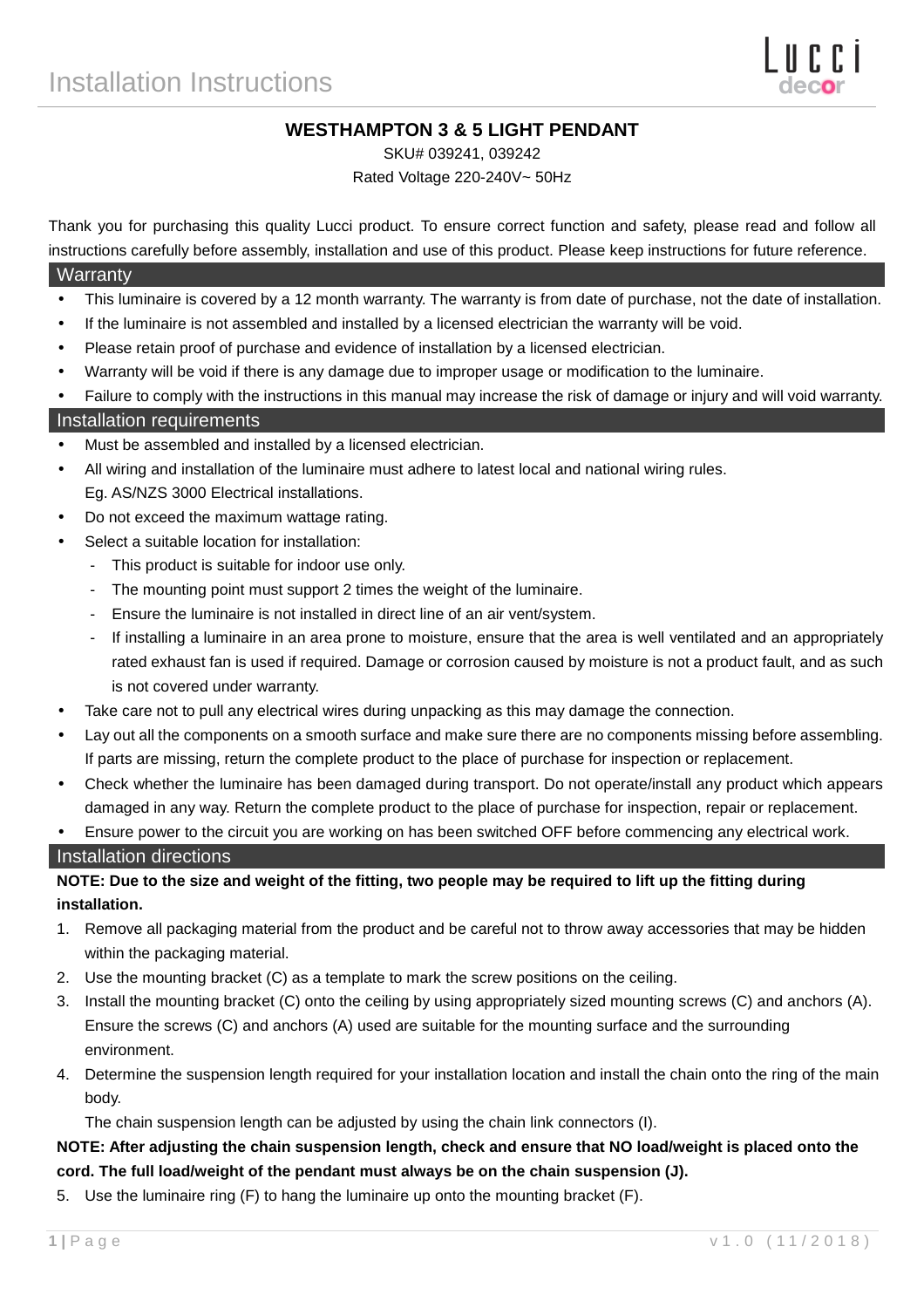6. Connect the mains supply wire to the terminal block (D). Ensure the wires are secure and no bare wires are exposed.

| <b>Mains Supply Wire</b> | Luminair  |
|--------------------------|-----------|
| Earth – Yellow/Green     | Yellow/Gr |
| Neutral – Blue or Black  | Blue or N |

Live – Brown or Red Brown or L

**Luminaire Wire** Yellow/Green or  $\left(\frac{\Gamma}{\Gamma}\right)$ 

- 7. Push the canopy (G) up to cover the mounting bracket (B) and secure by tightening the screw (H).
- 8. Install globes (M not included) into the lamp holders (N). Do not exceed the maximum wattage rating.
- 9. After the installation, switch on the luminaire to test and enjoy your new lighting product.